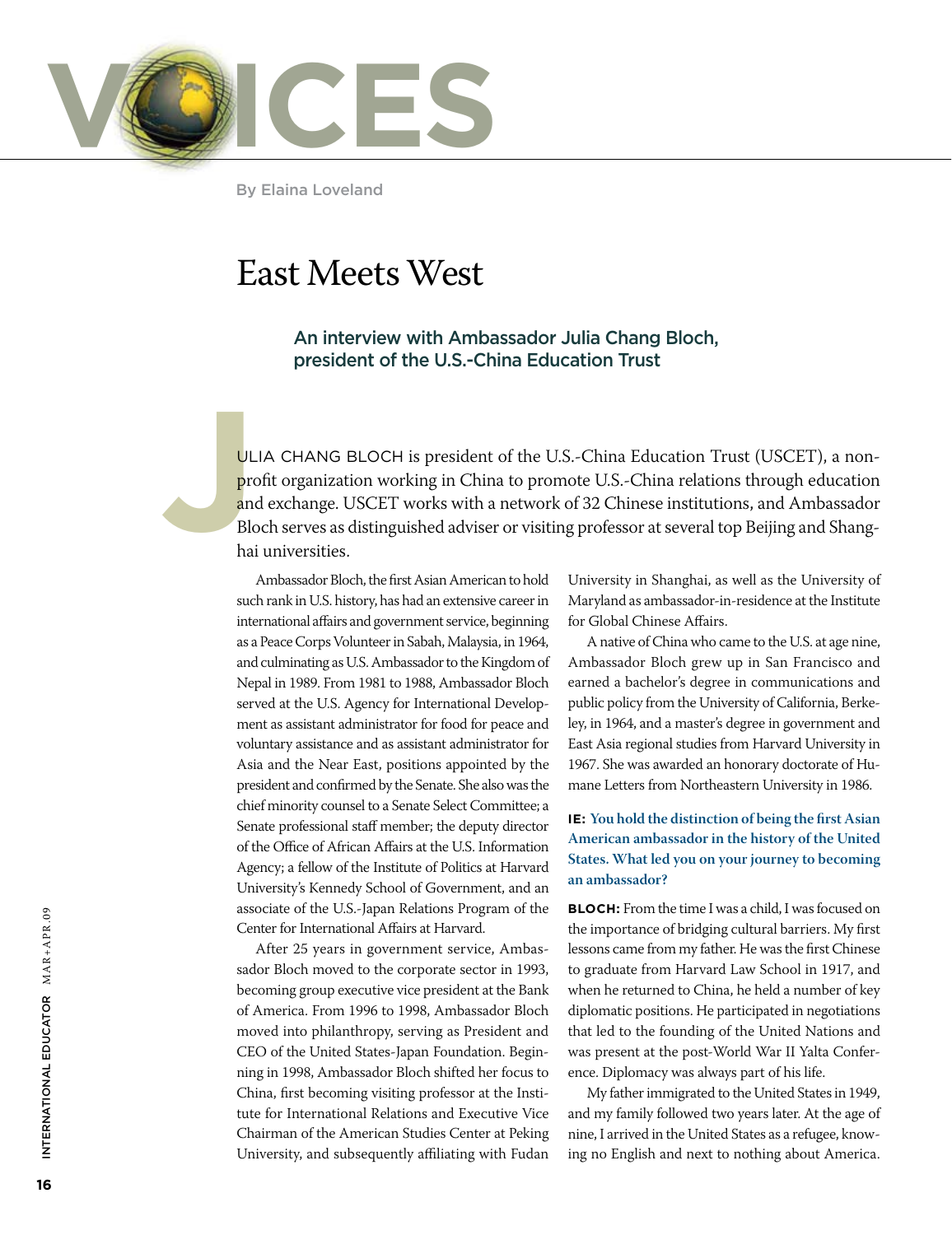

#### Julia Chang Bloch

The only thing I did have was my father's unshakable belief that, in America, if you worked hard enough, anything was possible.

In my lifetime, I have gone from being a young émigré, to an exchange student in the former Soviet Union, to a Peace Corps volunteer in Borneo, to an official in the United States Agency for International Development and the United States Information Agency, to United States Ambassador to Nepal. I became a true hyphenated American—Chinese by birth, American by choice, Asian by legal classification, and later, Jewish by marriage.

Becoming an ambassador was a natural extension of what I learned from my father. For the first time, I was not only bridging cultural barriers, but I was also breaking them. I am proud to have followed in his footsteps in this important calling.

## **IE: During your career, what did you observe about the role of education around the world and were there any particular challenges in educating young people that you found to be the most critical and in need of reform?**

**BLOCH:** Sadly, many people still view study abroad and international education as a frill, rather than an essential part of becoming a global citizen. Universities and students are sometimes complicit in approaching study abroad as a college ritual that is long on recreation and short on substance.

This attitude and practice need to be changed. For the United States to remain competitive in this globalized world, students, parents, universities, and the government need to understand that international education is serious, not frivolous.

After the end of the Cold War, funding for exchange programs plummeted, participation in study abroad programs plunged, and geography and foreign language skills lagged behind other nations. We are starting to see some improvements. More Americans are studying abroad, including in China. But we have a long way to go before we fully understand that international education and exchange are key to producing the workers needed by the global economy, as well as to spreading American values and creating goodwill for our nation.

The future demands that we take much bolder steps. As Senator J. William Fulbright said in 1946, "We must try to expand the boundaries of human wisdom, empathy, and perception, and there is no way of doing that except through education."

### **IE: What inspired you to start the U.S.-China Education Trust?**

**Bloch:** The U.S-China Education Trust (USCET) is a direct outgrowth of my firm and unshakable belief in international education and exchange. I decided that I had an obligation to apply what I had learned to the U.S.-China relationship. This is unquestionably the most important bilateral relationship in the world, and it is absolutely central to future peace and prosperity.

I also knew that in today's global economy, the practice of diplomacy is no longer confined to governments, but is actively pursued by individuals and institutions in both the public and private sectors. When I was invited by Peking University to help revive their American Studies Center in 1998, I plunged right in. I felt I could offer a unique and bicultural perspective to make a difference in this all-important relationship. I decided to turn myself into a vehicle of international education for China's best and brightest—the students of their premier universities.

Out of this grew the U.S.-China Education Trust, an organization devoted to improving U.S.-China relations through education and exchange. From the beginning, we listened to the Chinese and developed programs that address mutual concerns and mutual misunderstandings. So despite our small size, we rapidly expanded our impact and influence, and we are now celebrating our tenth anniversary. But more importantly, based in the United States but grounded in China, we are making a real contribution to improved understanding between the U.S. and China. And together with our partners, we are poised to make even more progress in the next 10 years.

## **IE: The U.S.-China Education Trust promotes American studies in China. Why is it important for Chinese students to learn about the United States?**

**Bloch:** Education is central to the future of the U.S.-China relationship. We must take every opportunity we have to learn about each other, as this will lead to better understanding. Who can doubt that, at a time of crisis, we will be better off relying on leaders who